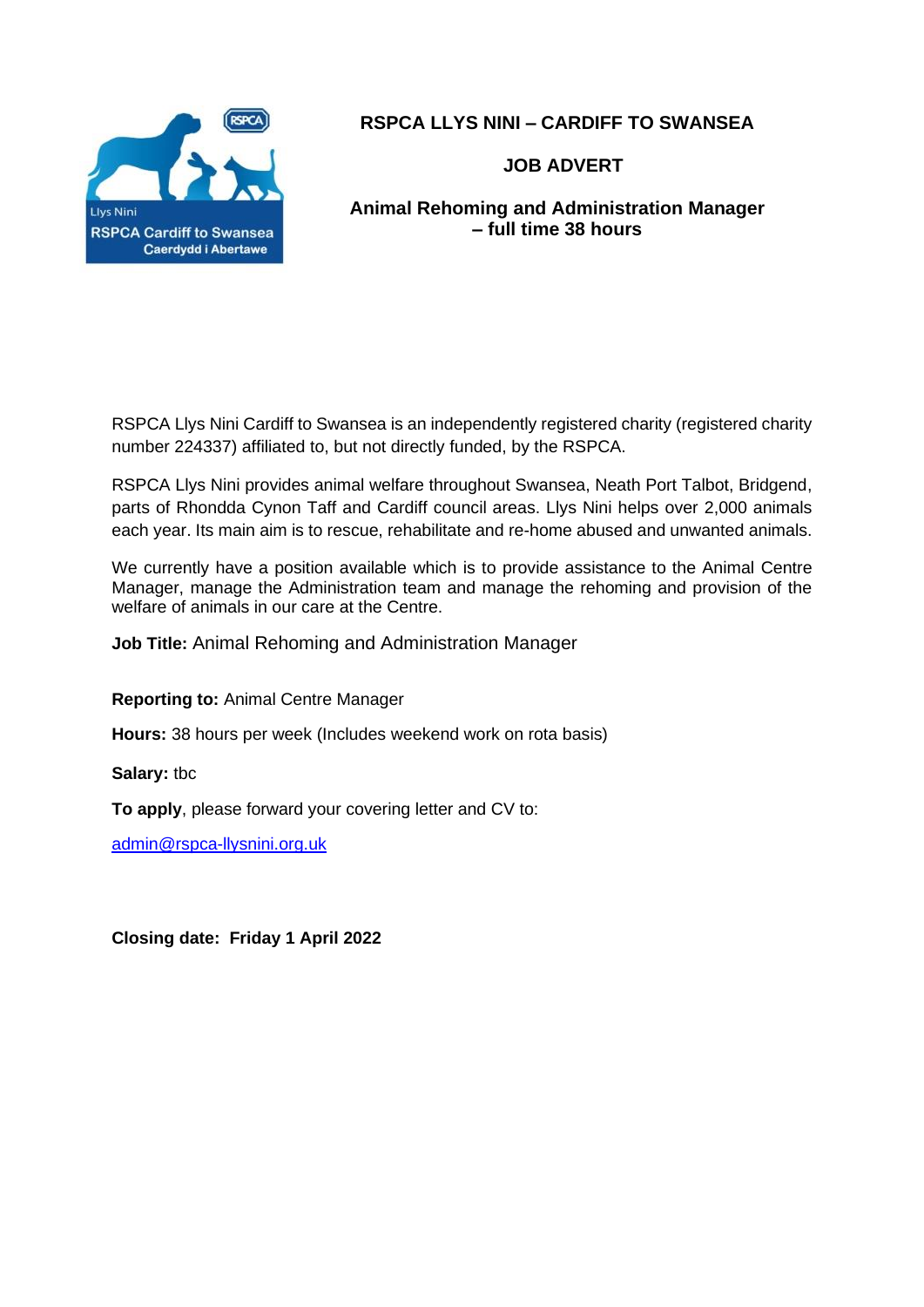## **RSPCA LLYS NINI – CARDIFF TO SWANSEA JOB DESCRIPTION: Animal Rehoming and Administration Manager (Continued)**

# **Key Purpose of Job:**

- To provide assistance for the Animal Centre Manager in all aspects of running the Animal Centre;
- To provide cover during the Animal Centre Manager's holidays/absence and working every other weekend as duty manager per rota;
- Oversee and assist the Administration team;
- Oversee the day to day running of the Animal Centre Animal Rehoming team;
- Manage Animal Health and Welfare whilst at the Centre/at Vets/in transit;
- Liaising with the Inspectorate/Trading Standards/other organisations in conjunction with the Animal Centre Manager;
- Working with the Staff & Volunteer Wellbeing Officer and Safeguarding officer to ensure the provision of staff and volunteer needs are fit for purpose.
- Supporting staff and volunteers in achieving their duties.
- Keeping up to date with the Health and safety at work documentation requirements.
- Be an appointed responsible person on reception for coordinating emergency situations and first aiders.
- Develop the rehoming of animals throughout the branch area.
- Understand and interpret management accounts and setting, managing and working to budgets;

# **Key Duties**

- Working with the administrative team to provide support, guidance and training to ensure the procedures are followed accordingly;
- Ensuring ASM database is operating efficiently and accurately;
- Oversee the running of the Animal Centre Animal Rehoming team, ensuring that general procedures in place are followed for animal feeding, cleaning, handling, exercising and training, by both staff and volunteers;
- Ensuring rehoming process is operating in an efficient manner to rehome animals in a timely manner including write ups on the animals for rehoming are accurate and presentable;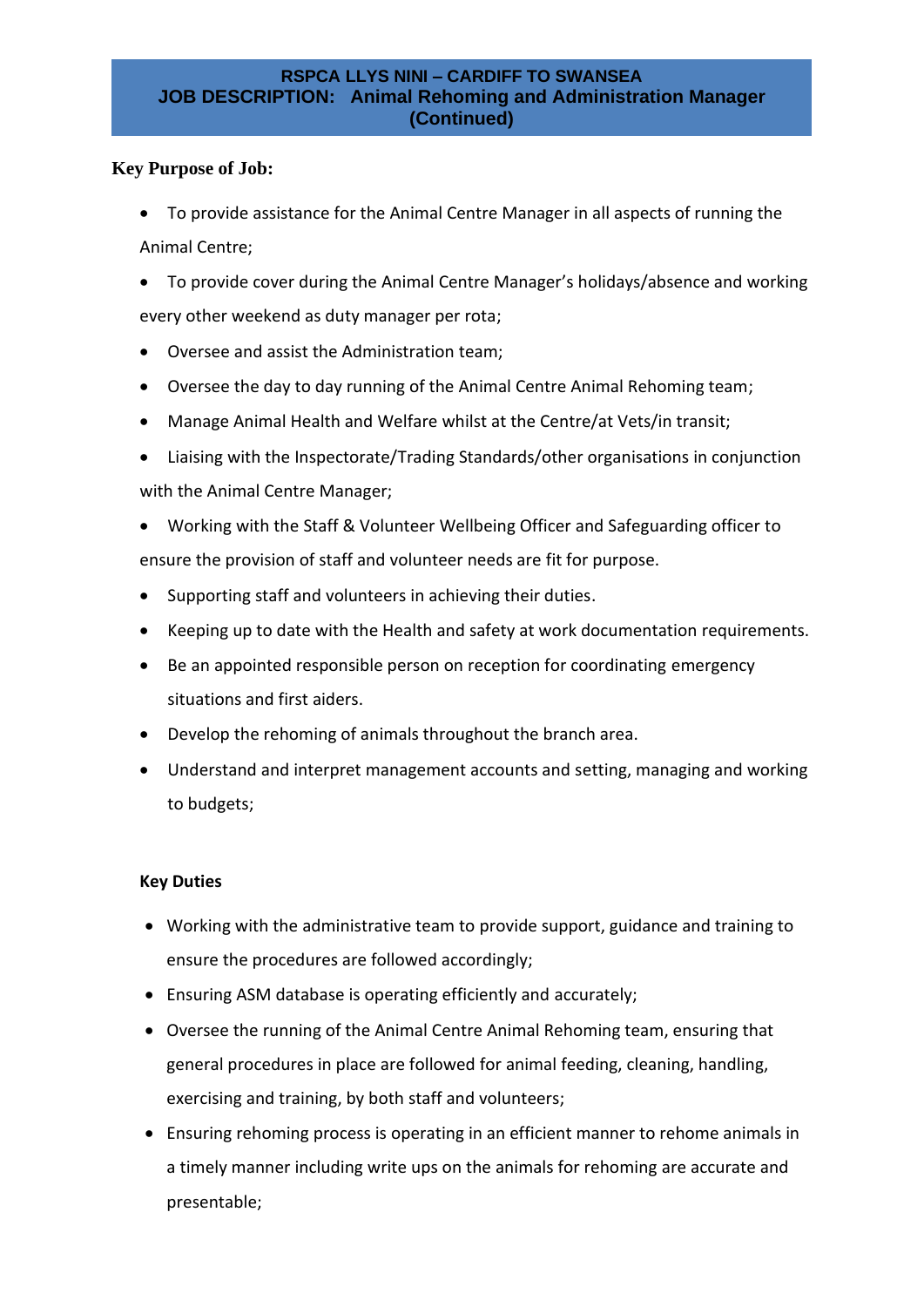### **RSPCA LLYS NINI – CARDIFF TO SWANSEA JOB DESCRIPTION: Animal Rehoming and Administration Manager (Continued)**

- Liaising with the Inspectorate/Trading Standards in conjunction with the Animal Centre Manager, to ensure that the numbers and mix of animals at the Centre are sufficient and manageable;
- Provide assistance in the managing of animal health working with the appointed person on vet visits; monitoring control of meds stocks and ordering stock in the most efficient manner;
- Ensuring the animal welfare needs are met on site, in transit, and at vets; reviewing biosecurity requirements; keeping abreast with any changes in Animal Welfare legislation and RSPCA guidelines so as to meet the RSPCA Licencing rules.
- Ensure that the rehoming procedure follows the set guidelines and works in an efficient manner;
- Managing admin and animal rehoming staff, working with the Staff and Volunteer Wellbeing Officer, ensuring training performed, appraisals done on a regular basis; performance met; being the first point of contact for addressing any areas of staff concerns or grievances.

### **Skills and Attributes**

- Ability to cope with a variety of challenging situations in a calm and sensitive manner.
- Flexible approach to working in a variety of settings with individuals requiring different kinds of support.
- Good organisational and time management skills.
- Empathy and belief in the potential of all people.
- Good administrative skills.
- Understand and interpret management accounts.
- Experience in setting, managing and working to budgets;
- A proven record of the ability to manage staff and teams of staff.
- Good knowledge of Animal Welfare legislation.

## **Personal qualities, communicating and relating to others**